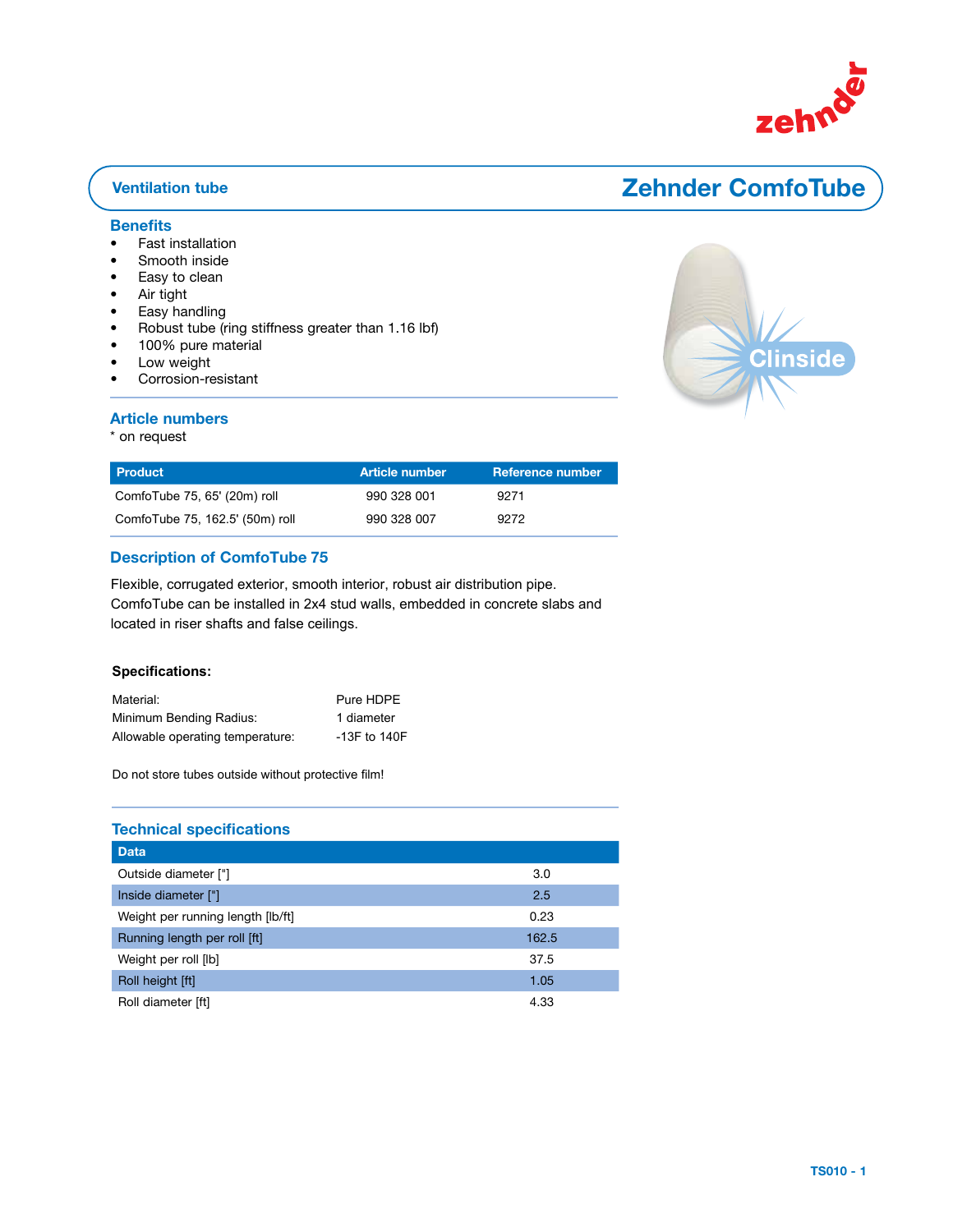

## Ventilation tube **Zehnder ComfoTube**

#### Volumetric flow in ComfoTube in cfm

| <b>ComfoTube</b>        | 3"   |
|-------------------------|------|
| Inside diameter [ft]    | 2.5  |
| Air velocity: 1.6 ft/s  | 3.0  |
| Air velocity: 3.3 ft/s  | 6.0  |
| Air velocity: 4.9 ft/s  | 9.0  |
| Air velocity: 6.6 ft/s  | 12.0 |
| Air velocity: 8.2 ft/s  | 15.0 |
| Air velocity: 9.8 ft/s  | 19.0 |
| Air velocity: 13.1 ft/s | 25.0 |
| Air velocity: 16.4 ft/s | 31.0 |

### Pressure loss diagram

### Guide values for pressure loss in 32.8 ft of ComfoTube<sup>®</sup>



(recommended range 0-9.8 ft/s )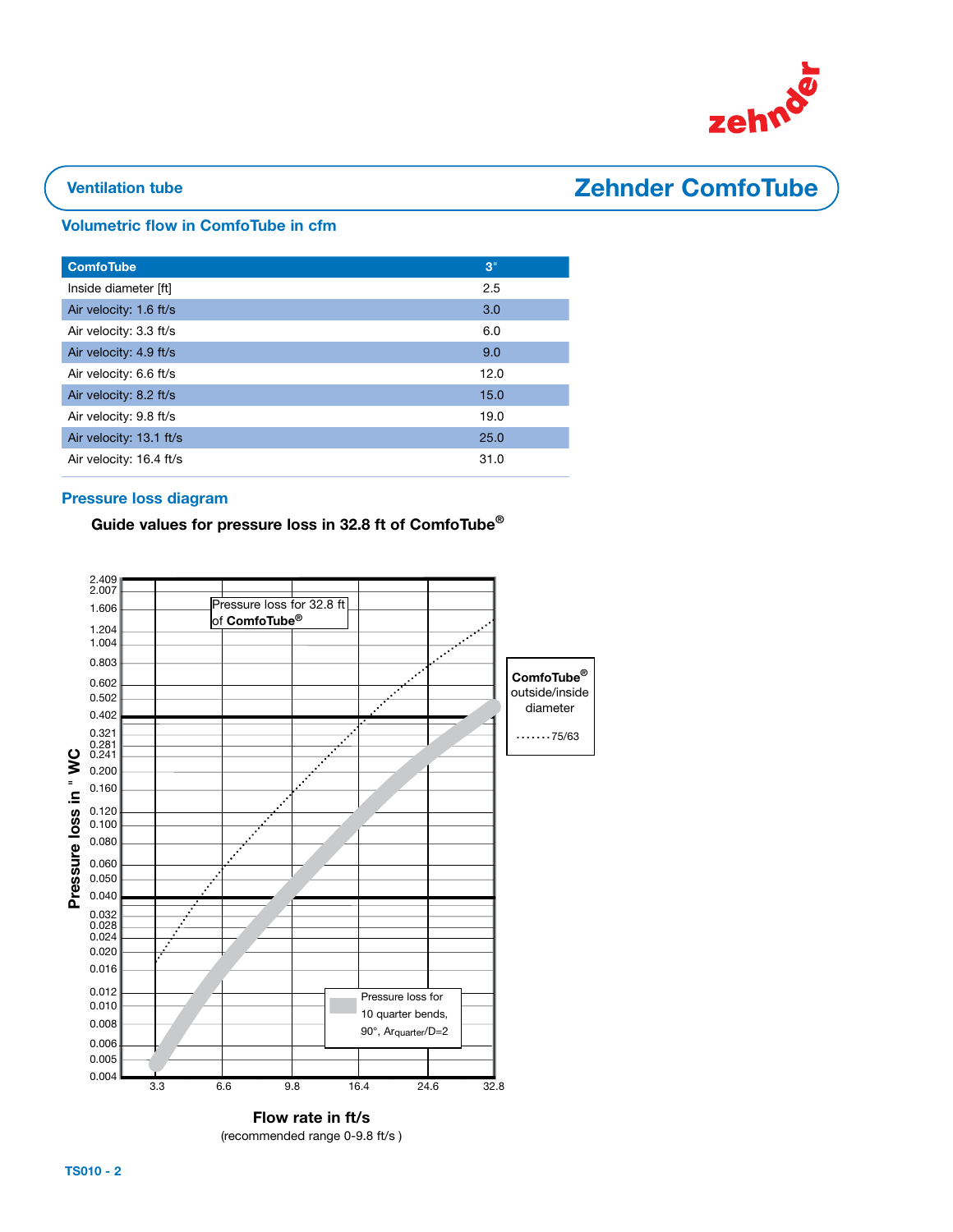

## Ventilation tube **Zehnder ComfoTube**

#### ComfoTube sound attenuation

| <b>Octave range [Hz]</b>                                           |  | 125 250 500 1000 2000 4000 |  |
|--------------------------------------------------------------------|--|----------------------------|--|
| Attenuation of 3.3 ft of ComfoTube 75 [dB] 0.4 0.6 0.4 0.2 0.3 0.1 |  |                            |  |

#### Heat and temperature losses of ComfoTube 75 (3") in concrete layer

Assumptions: 

- Mean temperature below the cellar ceiling or in the ground: 50°F
- Thermal conductivity of the insulating hose: 0.56 Btu

ft·K

\* The temperature loss per feet tube is twice as high at half the air flow.

Heat loss can be reduced if the tubes are wrapped in a foil. Because the ComfoTube are double walled, the foil can prevent the concrete coming into direct contact with the grooves in the inner tube wall. It can be reduced further by placing the tube in the ComfoTube-Isol thermal insulating hose. If ComfoTube tubes with larger diameters and greater volumetric air flows are used, the air temperature falls less quickly than with smaller diameters.

| <b>ComfoTube nominal size</b>                                                  |              | 75 (3")        |
|--------------------------------------------------------------------------------|--------------|----------------|
| Nominal air volume                                                             | cfm          | 18             |
| Air velocity                                                                   | ft/s         | 8.9            |
|                                                                                |              |                |
| Tube wrapped in foil                                                           |              |                |
| Heat loss of 3.28 ft of tube ( $\Delta$ t 21.6°R)                              | Btu          | 46             |
| Temperature loss of 3.28 ft of tube at nominal air volume ( $\Delta$ t 21.6°R) | $\mathsf{P}$ | $2.3^{\circ}R$ |
|                                                                                |              |                |
| Tube wrapped in 0.5" thick insulating hose                                     |              |                |
| Heat loss of 3.28 ft of tube ( $\Delta$ t 21.6°R)                              | W            | 22             |
| Temperature loss of 3.28 ft of tube at nominal air volume ( $\Delta$ t 21.6°R) | °R           | 1.20           |

#### Buoyancy of ComfoTube in concrete

If the tubes are installed with an insulating hose the buoyancy is increased due to the extra volume.

| ComfoTube nominal size                         |                                              | 75  |
|------------------------------------------------|----------------------------------------------|-----|
| Buoyancy in concrete                           | lbf /ft                                      | .59 |
| Buoyancy in concrete with 0.5" insulating hose | $I\rightarrow$ $I\rightarrow$ $I\rightarrow$ | 110 |